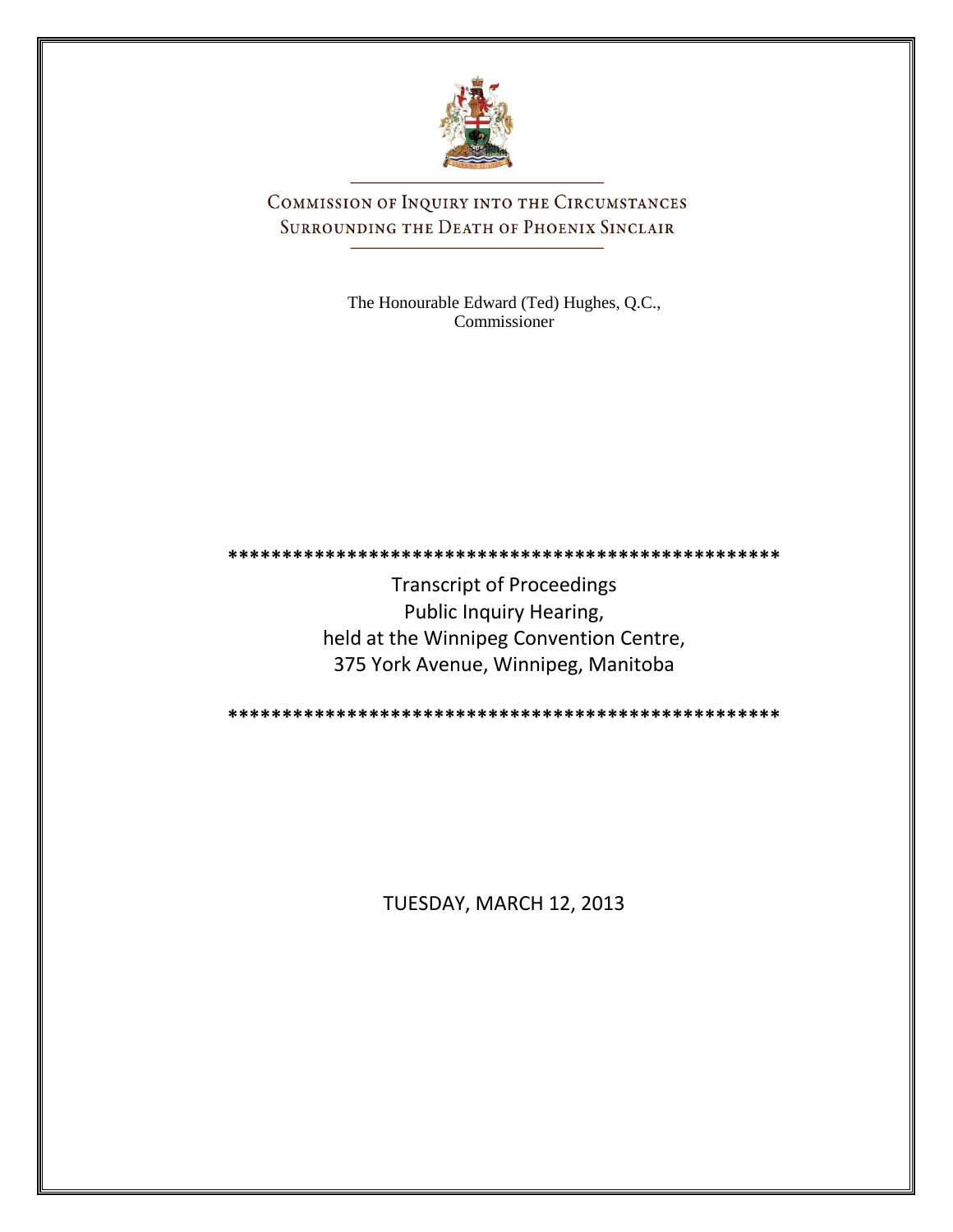## **APPEARANCES**

**MS. S. WALSH,** Commission Counsel **MS. K. MCCANDLESS**, Associate Commission Counsel **MR. R. MASCARENHAS**, Associate Commission Counsel

**MR. G. MCKINNON** and **MR. S. PAUL,** for Department of Family Services and Labour

**MR. T. RAY,** for Manitoba Government and General Employees Union

**MR. K. SAXBERG** and **MR. S. SCARCELLO,** for General Child and Family Services Authority, First Nations of Northern Manitoba Child and Family Services Authority, First Nations of Southern Manitoba Child and Family Services Authority and Child and Family All Nation Coordinated Response Network

**MR. H. KHAN** and **MR. J. BENSON,** for Intertribal Child and Family Services

**MR. J. GINDIN** and **MR. D. IRELAND,** for Mr. Nelson Draper Steve Sinclair**,** and Ms. Kimberly-Ann Edwards

**MR. J. FUNKE** and **MS. J. SAUNDERS,** for Assembly of Manitoba Chiefs and Southern Chiefs Organization Inc.

**MR. W. GANGE** and **MS. K. BOMBACK**, for DOE #1, DOE #2, DOE #3 and DOE #4

**MR. A. LADYKA**, for Ms. Jan Christianson-Wood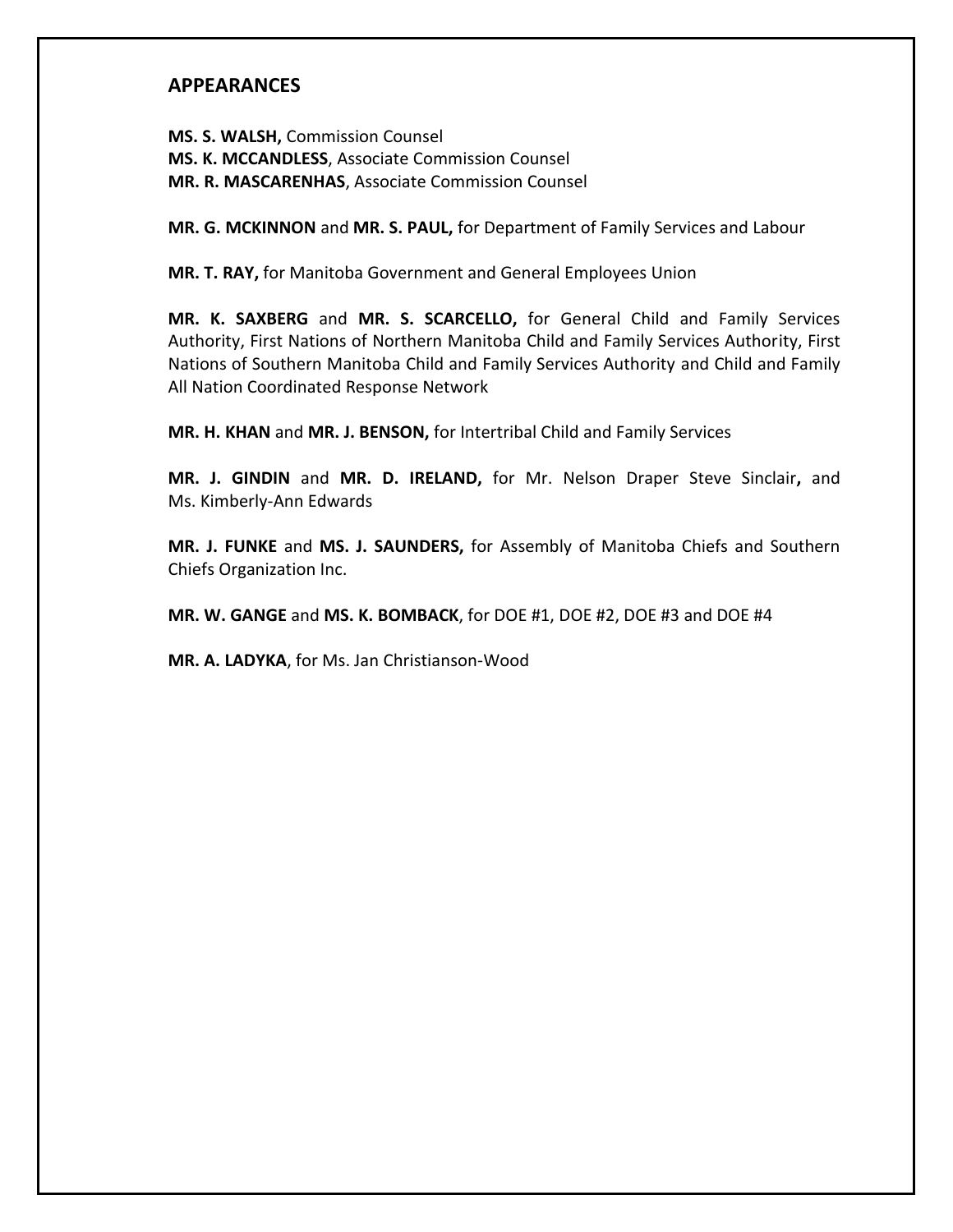## **INDEX**

RULING BY THE COURT 1

**Page**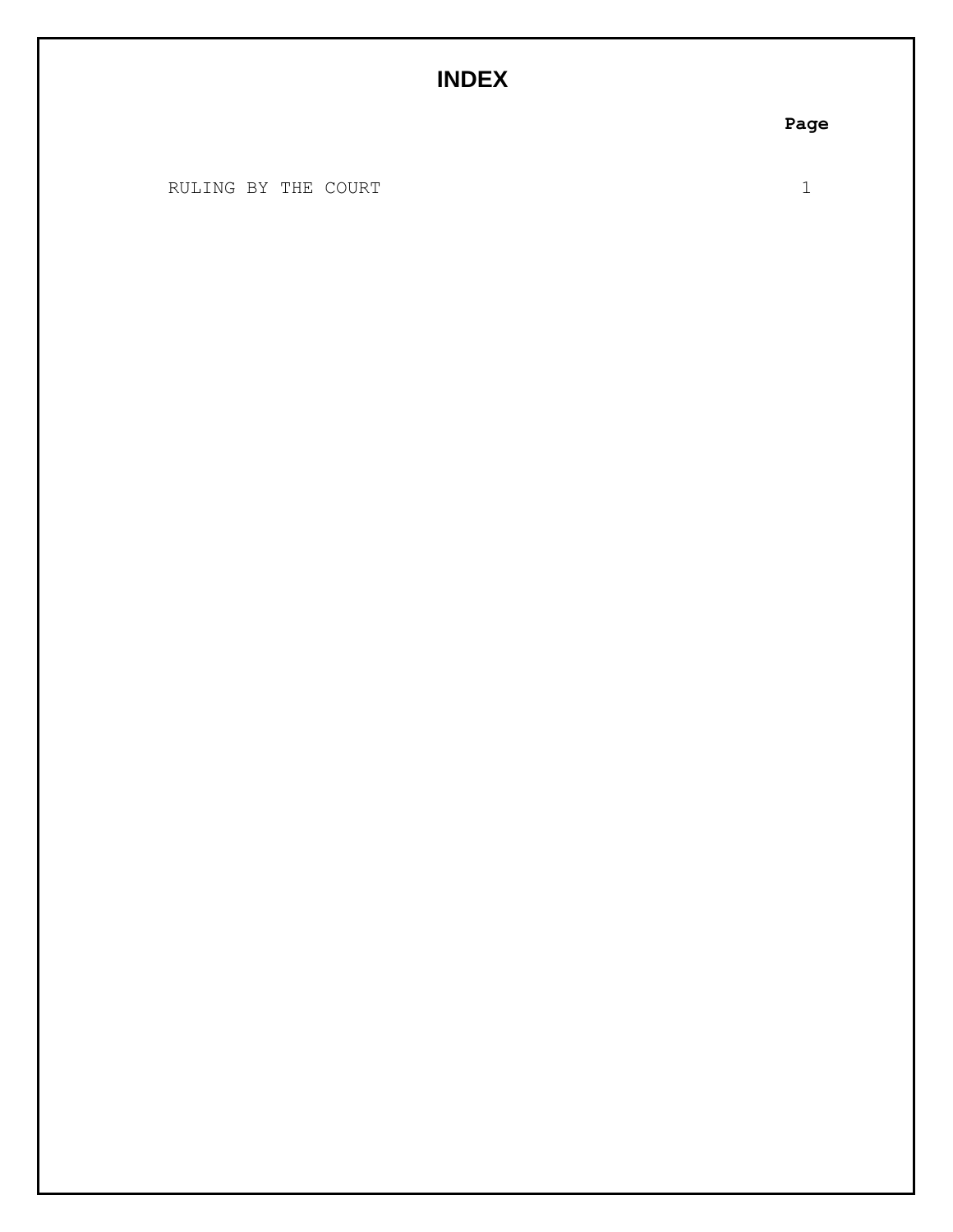MARCH 12, 2013

PROCEEDINGS CONTINUED FROM MARCH 11, 2013

 THE COMMISSIONER: Two motions are before me. The first is a motion filed on behalf of witnesses identified as DOE #1, DOE #2, DOE #3 and DOE #4. The relief sought in the first motion is for an order, one, that I prohibit any form of publishing, broadcasting or otherwise communicating by television, internet, radio, in 10 print or by any other means the name, face or identity of witnesses DOE #1, DOE #2, DOE #3 and DOE #4.

 Two, that I order that DOE #1, DOE #2, DOE #3 and DOE #4 provide their testimony by means of video conferencing, the video portion of which shall be visible only to me and the audio portion of which shall be audible in the hearing room.

 And three, that the witnesses be referred to, for the purpose of this hearing, as DOE #1, DOE #2, DOE #3 and DOE #4.

 After filing the motion for a publication ban on behalf of DOES #1, #2, #3 and #4, counsel for DOE #3 filed a further motion to have DOE #3 declared a source of referral, SOR, in the context of this inquiry, along with a request for a publication ban with respect to DOE #3's testimony in the same form as requested in the first

 $- 1 -$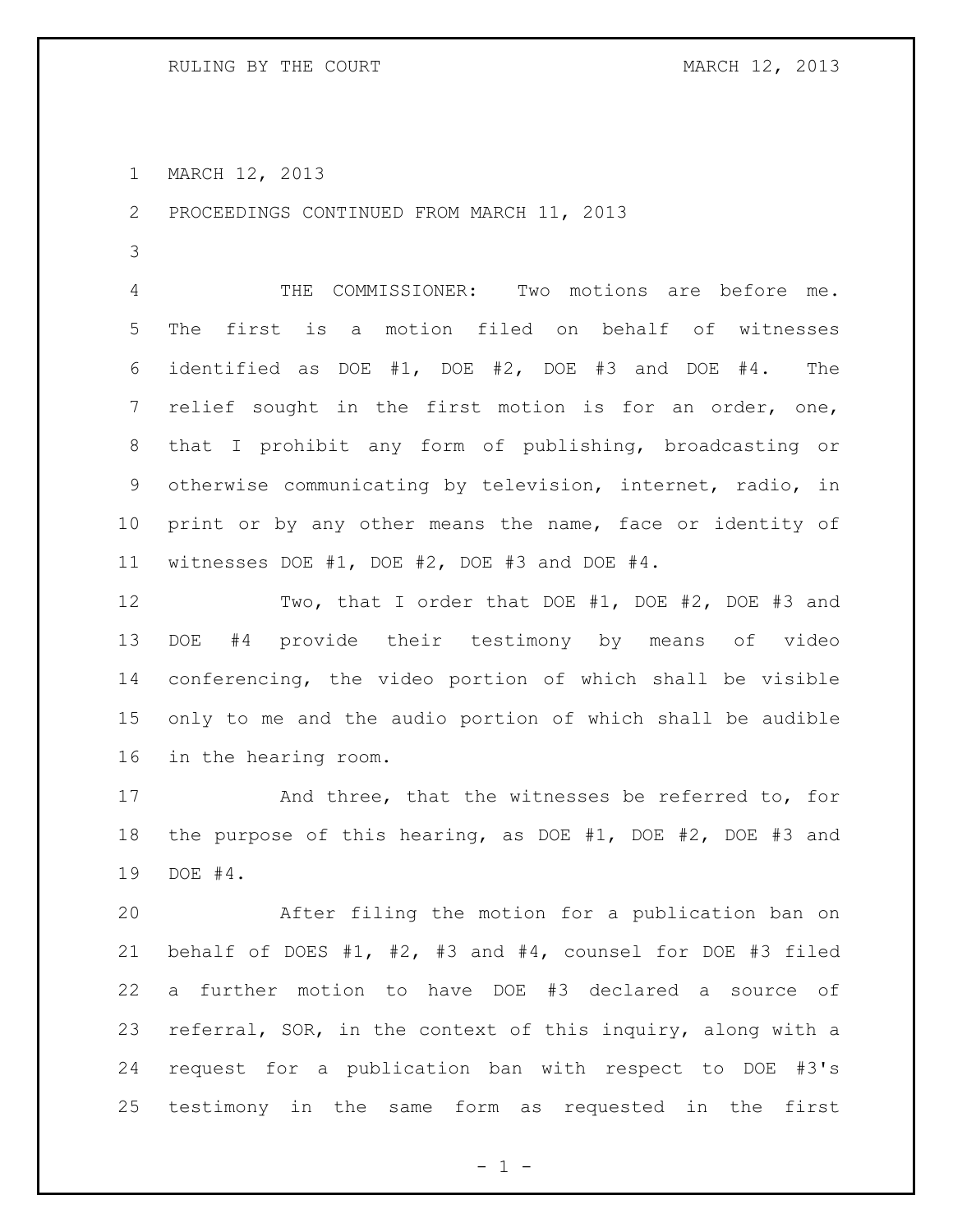motion.

 The two motions are opposed by Intertribal Child and Family Services, ICFS, and the Assembly of Manitoba Chiefs and the Southern Chiefs Organization, AMC/SCO.

 ICFS has filed affidavit evidence in response and counsel for ICFS conducted a cross-examination on the affidavit of DOE #3. Counsel for the AMC/SCO attended the cross-examination. The transcript of the cross-examination has been filed with the Commission.

 ICFS and AMC/SCO have filed briefs in opposition to the two motions filed. The media group has not taken any position with respect to the two motions before me.

 Each of DOES #1, #2, #3 and #4 has provided direct evidence in support of the first motion. In their affidavits they set out the concerns they have should their identity be made known when they are called to testify in this inquiry. The affidavit evidence is as follows:

(a) Affidavit of DOE #1

 DOE #1 is the son of Wes McKay. He testified at the criminal trial of Wes McKay and Samantha Kematch. DOE #1 was 12 years old at the time that he observed Phoenix Sinclair with Wes McKay and Samantha Kematch. DOE #1 found testifying at the criminal trial very stressful. Following the arrest of Wes McKay for the murder of Phoenix Sinclair, he experienced harassment from people who knew he was a

 $- 2 -$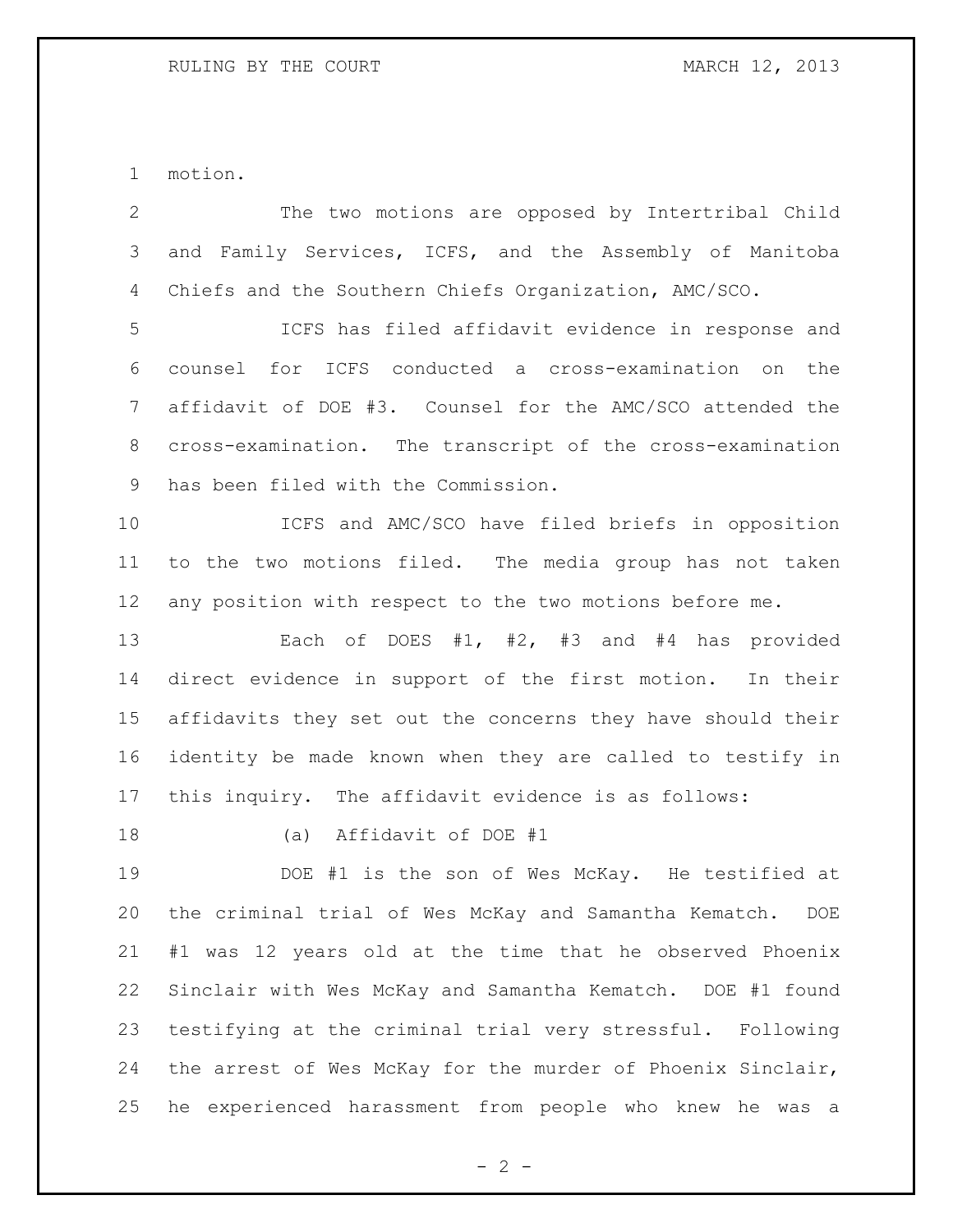child of Wes McKay. DOE #1 is currently employed and no one connected with his employment is aware that he is related to Wes McKay. DOE #1 states that he has serious concerns that his mental health, physical health and safety may be affected if he has to testify at the inquiry without a publication ban.

(b) Affidavit of DOE #2

 DOE #2 is a child of Wes McKay and testified at the criminal trial of Wes McKay and Samantha Kematch. As his counsel, Mr. Gange, mentioned in his oral submissions, DOE #2 is a brother of DOE #1. DOE #2 was 14 years old at the time that he observed Phoenix Sinclair with Wes McKay and Samantha Kematch. DOE #2 found testifying at the criminal trial very stressful. Like DOE #1, DOE #2 has always said that he experienced harassment from people who knew he was a child of Wes McKay. DOE #2 is currently attending school and his evidence is that no one connected with his schooling is aware that he is related to Wes McKay. DOE #2 believes that his mental health, physical health and safety may be affected if he has to testify at this inquiry without a publication ban.

- 
- (c) Affidavit of DOE #3

 DOE #3 is the mother of DOE #1 and DOE #2. She was in a common-law relationship with Wes McKay for approximately seven years. DOE #3 testified at the

- 3 -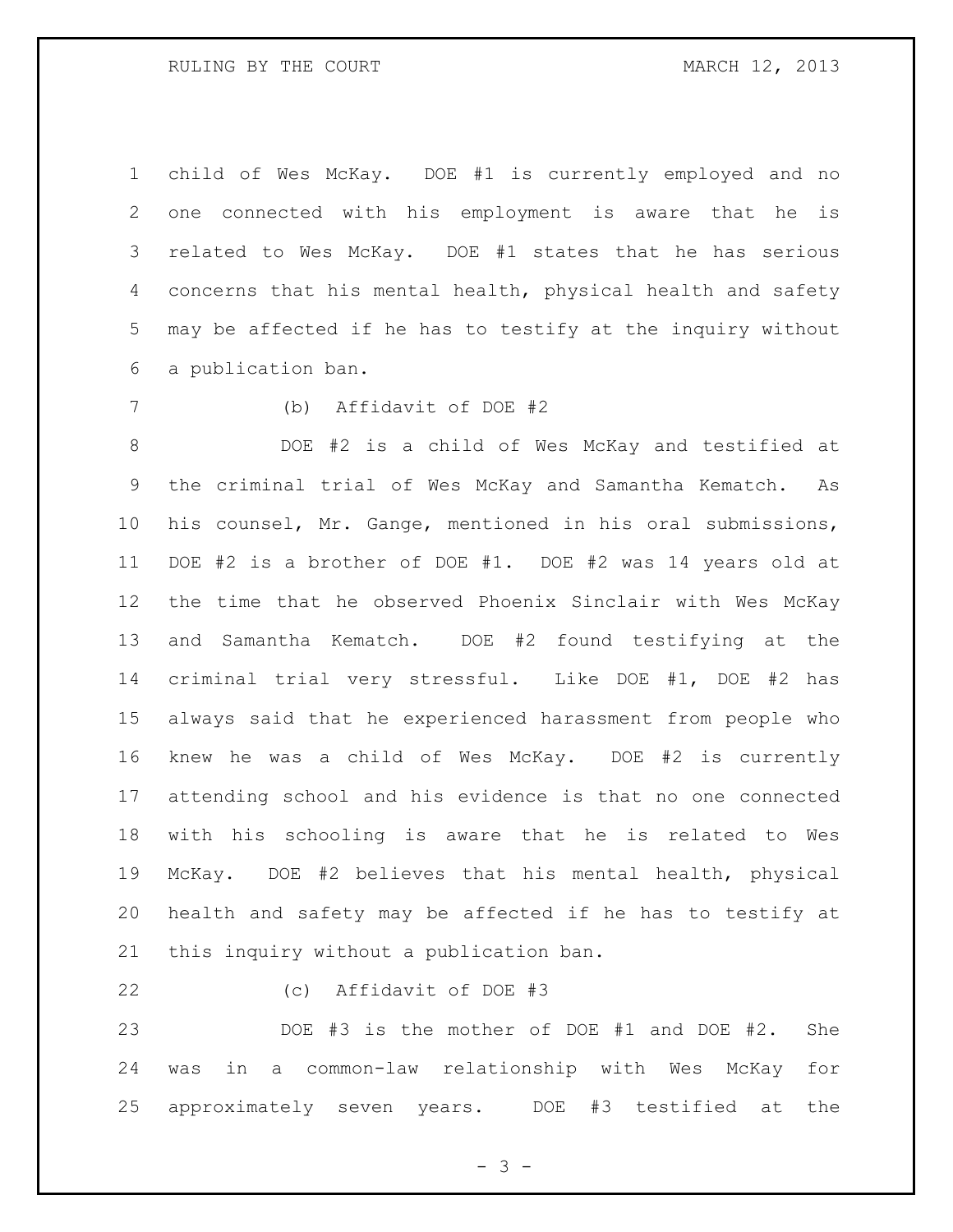criminal trial of Wes McKay and Samantha Kematch, which she found very stressful as she was concerned about possible retribution that might result to her because of her testimony. DOE #3 states, like DOE #1 and DOE #2, that following the arrest of Wes McKay for the murder of Phoenix Sinclair, she experienced instances of bullying and harassment from people that knew of her relationship to Wes McKay. DOE #3 is currently employed and no one at her place of employment is aware of her relationship to Wes McKay. She is very concerned about the health and safety of DOE #1 and DOE #2 as they suffer, from time to time, from anxiety and depression. DOE #3 also states that she has serious concerns that her mental health, physical health and safety may be affected if she has to testify at the inquiry without the protection of a publication ban.

 In cross-examination on her affidavit conducted by Mr. Khan, counsel for ICFS, DOE #3 gave evidence that she is concerned about the possibility of losing her job if her employer was to learn of her former relationship with Karl Wesley McKay.

(d) The affidavit of DOE #4

 DOE #4 is a child of Wes McKay and has four children under the age of 10 who do not know that their grandfather was convicted of the murder of Phoenix Sinclair. DOE #4 does not wish to have this information

 $- 4 -$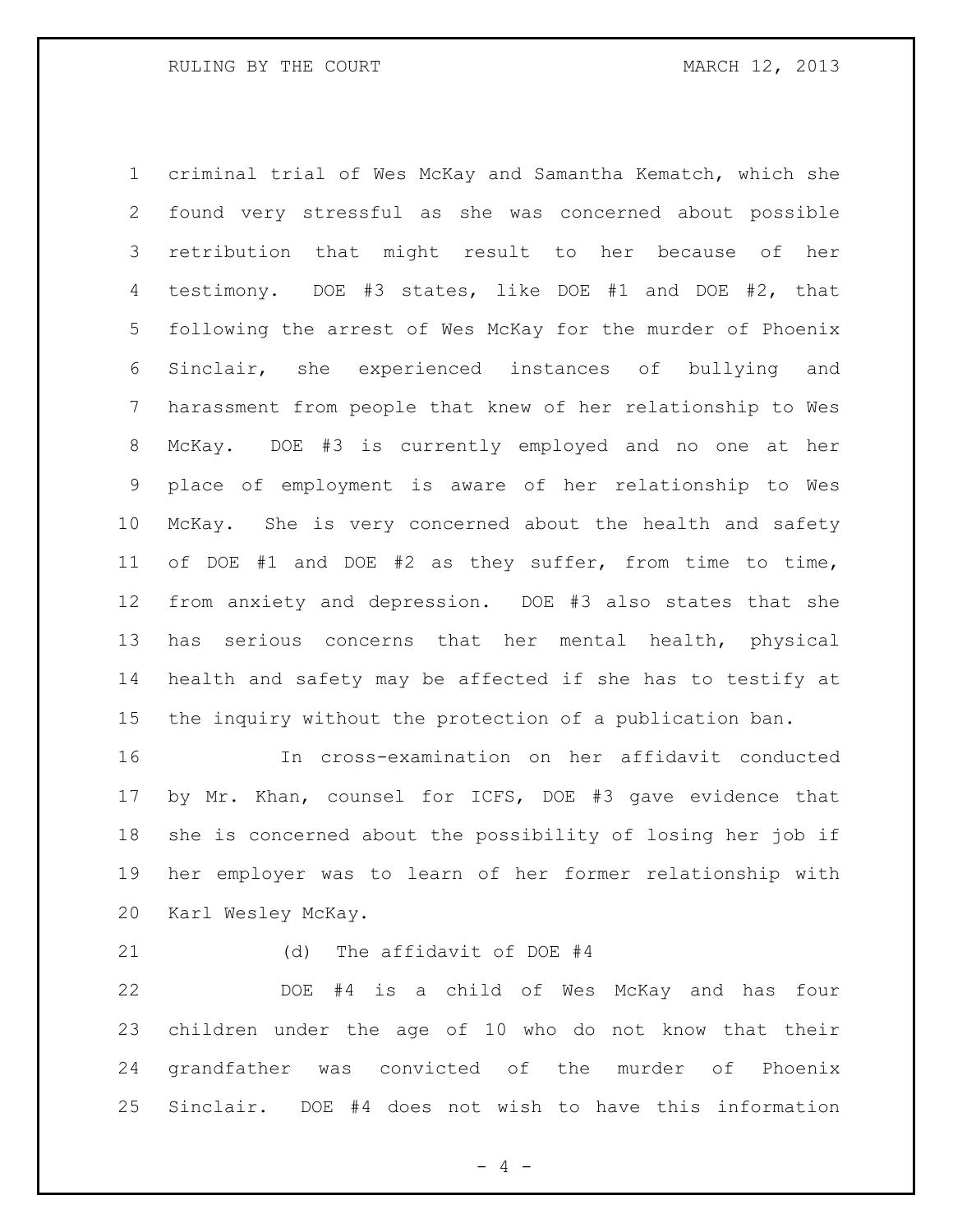RULING BY THE COURT **MARCH 12, 2013** 

 made known to them at this time. DOE #4 further states: "When Wes McKay was charged with the murder of Phoenix Sinclair I experienced harassment from people who knew that Wes McKay was my father. As a result, I do not 8 b tell people that I am a child of Wes McKay." As well, at paragraphs 6 and 7 of the affidavit, she states:  $\blacksquare$  Thave very, very serious concerns that if I am identified during my testimony at the inquiry, my children will experience instances of harassment, bullying, verbal and physical assaults. I require a publication ban to protect my own safety and to prevent my children from being put at risk as a result 24 of my appearance at the inquiry." 

 $- 5 -$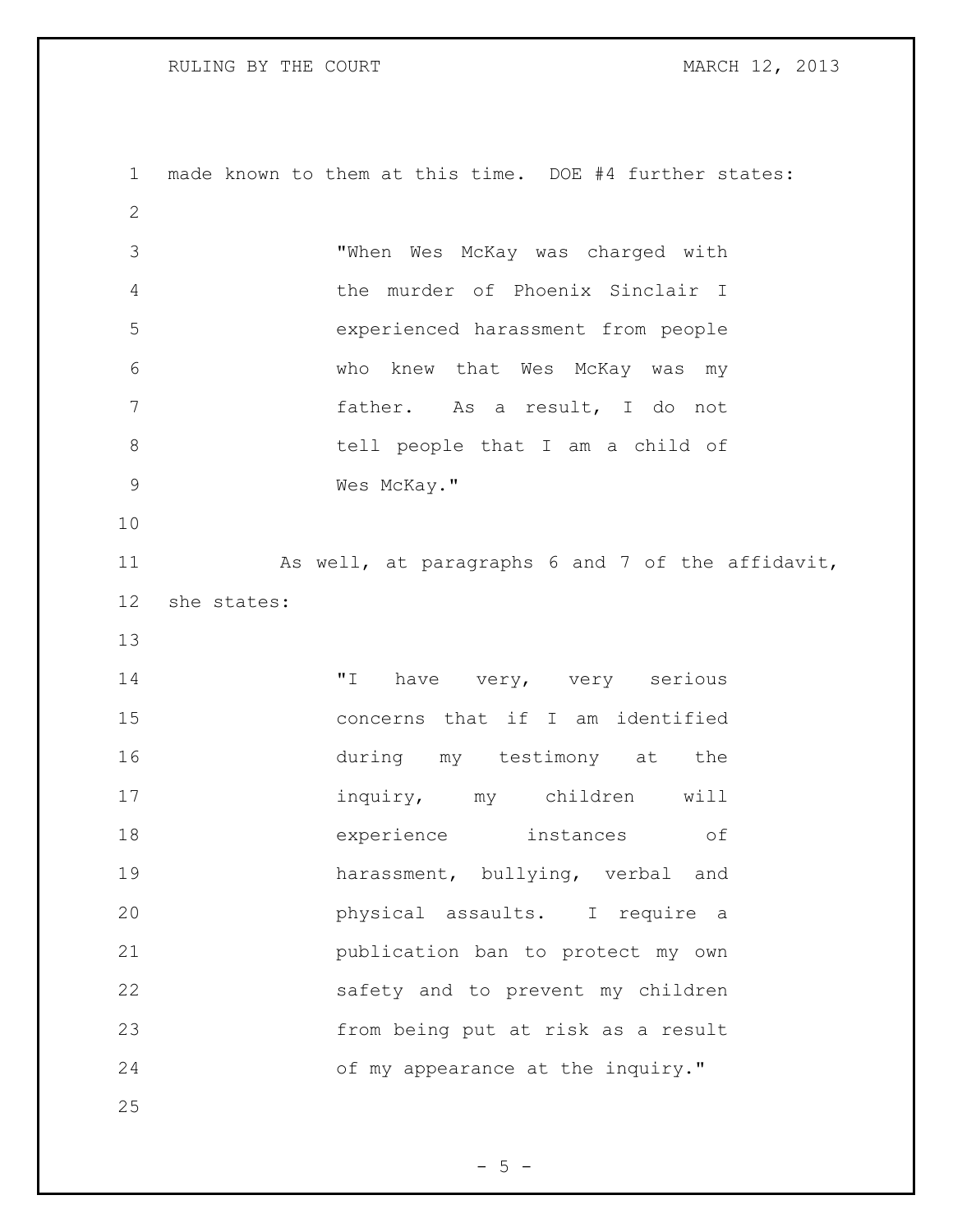There is also before me the affidavit of Kalyn Bomback. In support of the second motion for a declaration that DOE #3 is a source of referral, counsel for DOE #3 has filed the affidavit of Kalyn Bomback, a lawyer employed by his firm. The affidavit attaches an excerpt of a document which is a record of a phone call that DOE #3 made to a Child and Family Services worker employed by ICFS on March 6, 2006. The document references DOE #3 as the "referral source" and identifies that the issue presented by DOE #3 to the ICFS worker was the physical abuse of a five-year-old female.

 There is also before me the affidavit evidence filed by ICFS, being the affidavit of Bobbie Rachelle Lee, filed in opposition to the two motions. The affidavit attaches a number of exhibits, including news reports created at the time of the criminal proceedings against Karl Wesley McKay and Samantha Kematch. Those news reports refer to DOES #1, #2 and #3 by name. Ms. Lee's affidavit also attaches an excerpt of DOE #3's testimony at the criminal proceedings and records of a phone call that DOE #3 made to the Winnipeg Police Service on March the 6th, 2006 in which DOE #3 advised the police that her sons may have witnessed a murder that occurred on the Fisher River Reserve.

I now return to the arguments advanced by the

- 6 -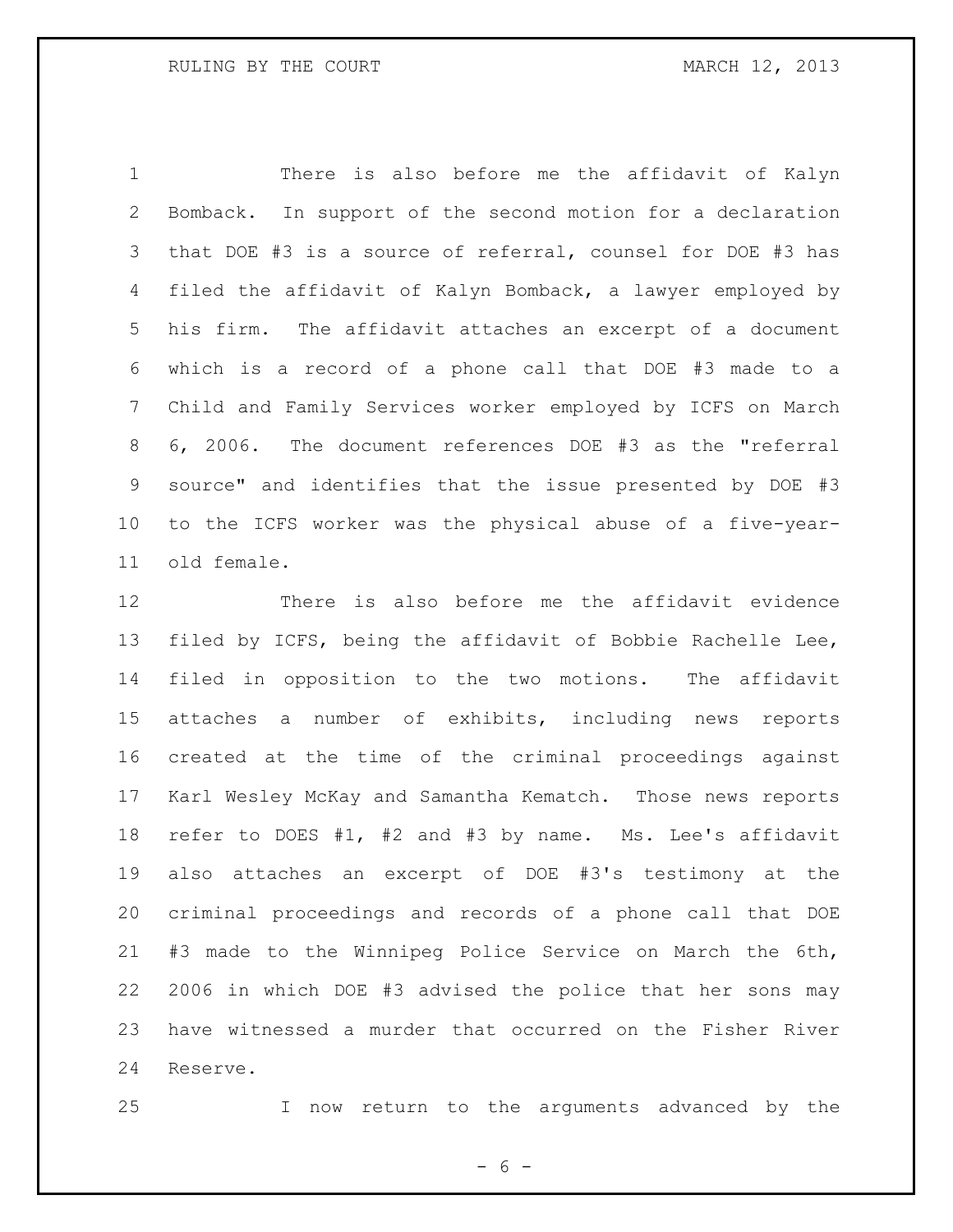applicants and respondents on the two motions before me. In his brief and in oral argument, counsel for DOES #1, #2, #3 and #4 has argued on behalf of his clients that a publication ban is necessary to protect his clients' own safety and wellbeing. He argues that his clients have legitimate concerns that revealing their identity in the context of these proceedings will subject them to certain risks.

 In the context of the application to have DOE #3 declared a source of referral, counsel has also argued that the evidence shows that DOE #3 is, in fact, an SOR and ought to have been identified as such early in the course of the inquiry. Counsel for DOE #3 further argues that because DOE #3 is an SOR, she is entitled to certain protections pursuant to the Child and Family Services Act, CCSM Chapter 80, which I will discuss in further detail later in these reasons.

 Counsel for ICFS focuses his client's main opposition to these motions on an argument that the matters are res judicata. The doctrine of res judicata generally holds that a litigant is estopped from bringing forth an issue or cause of action on a matter that has already been decided in a previous proceeding. Counsel for ICFS clarified that his argument with respect to res judicata was not applicable to DOE #4.

- 7 -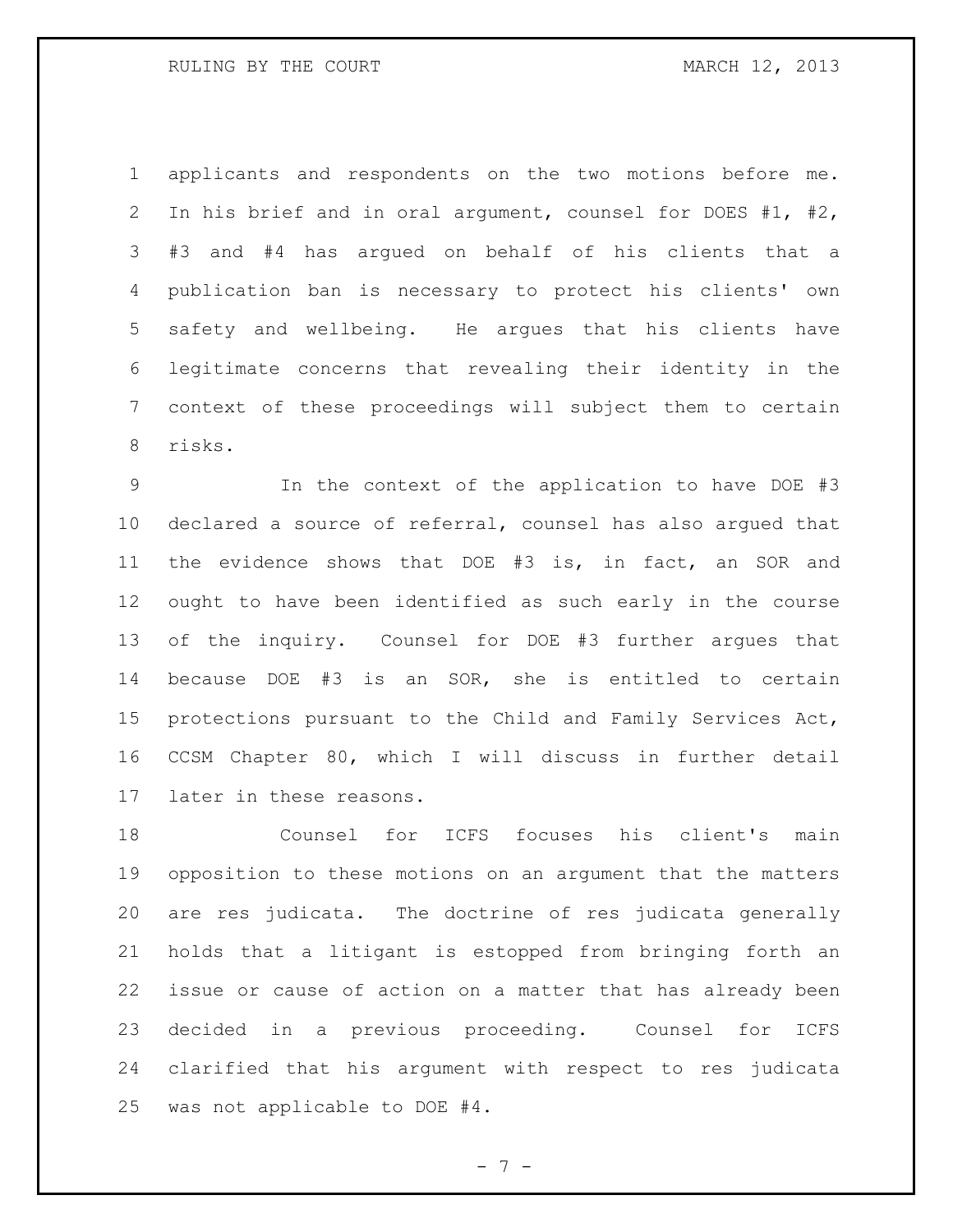Counsel for ICFS has also argued that DOES #1, #2, #3, #4 have failed to meet the legal test establishing the basis for a publication ban. He argued that the identity of DOES #1, #2, #3 and #4 is already known as a result of their testimony at the criminal trial. Counsel for ICFS further argued that DOE #3 is not an SOR or informant as defined in the Child and Family Services Act. Counsel for AMC/SCO supported the submission of counsel for ICFS and placed great emphasis on his position that DOE #3 is not a source of referral under the Child and Family Services Act. I will address each of these points in turn but will begin by addressing the argument that has been advanced that these matters a res judicata. The doctrine of res judicata is described by the Manitoba Court of Appeal in Glenko Enterprises v. Keller, 2008 M.B.C.A. 24, and I quote: "Res judicata has two distinct forms: issue estoppel and cause of action estoppel. Donald J. **Lange**, in his leading text, The Doctrine of Res Judicata in Canada, 2nd ed. (Markham: LexisNexis Canada Inc., 2004),

 $- 8 -$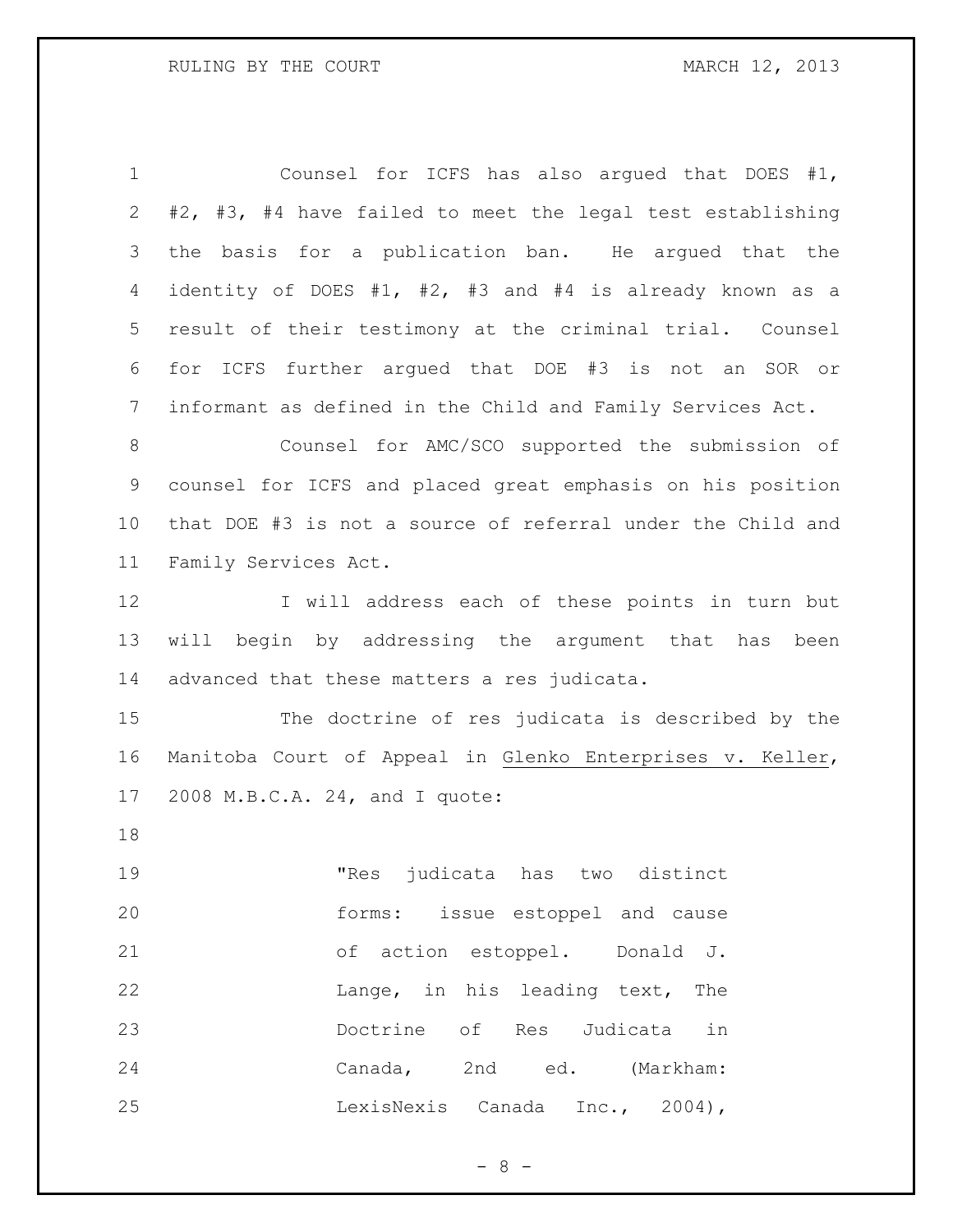| $\mathbf 1$    | explains the differences (at pp.                          |
|----------------|-----------------------------------------------------------|
| $\mathbf{2}$   | $1 - 2)$ :                                                |
| 3              | issue estoppel means that a                               |
| 4              | litigant is estopped because the                          |
| 5              | issue has clearly been decided in                         |
| 6              | the previous proceedings, and                             |
| 7              | cause of action estoppel means                            |
| $8\,$          | that a litigant is estopped                               |
| $\overline{9}$ | because the cause has passed into                         |
| 10             | a matter adjudged in the previous                         |
| 11             | proceeding."                                              |
| 12             |                                                           |
| 13             | ICFS argues that DOES #1, #2 and #3 are estopped          |
| 14             | from bringing their motion based upon the application of  |
| 15             | the issue estoppel form of res judicata.                  |
| 16             | In Glenko, the Manitoba Court of Appeal held that         |
| 17             | in order for issue estoppel to apply, the following three |
| 18             | requirements must be satisfied:                           |
| 19             |                                                           |
| 20             | "(1) the same question has been                           |
| 21             | decided in both actions;                                  |
| 22             | the judicial decision which<br>(2)                        |
| 23             | is said to create the estoppel was                        |
| 24             | final; and                                                |
| 25             | (3) the parties to the judicial                           |

- 9 -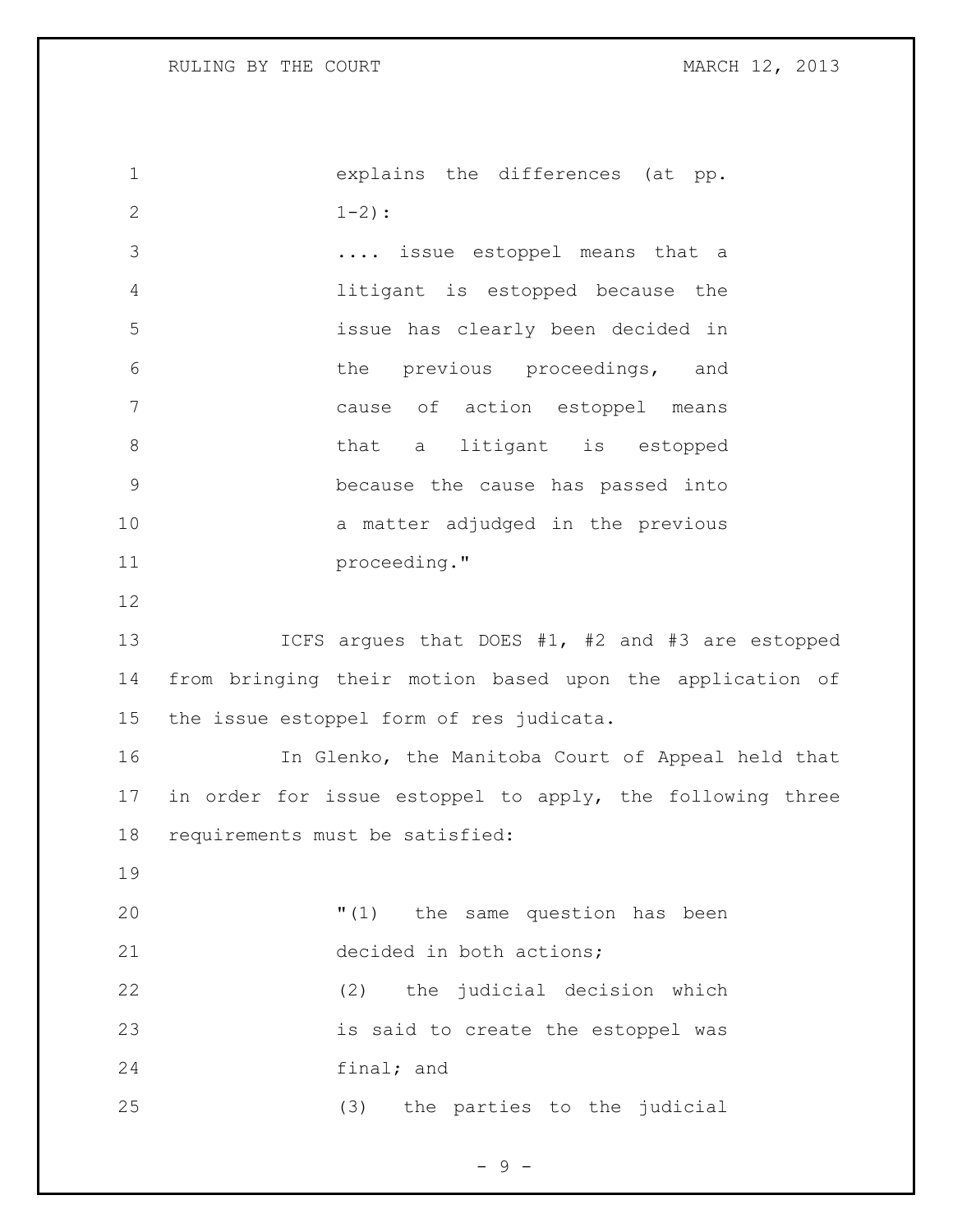decision or their privies were the same persons as the parties to the proceedings in which the estoppel is raised ..."

 ICFS argues that all three requirements for issue estoppel have been satisfied with respect to the publication ban. ICFS' argument is that my ruling on redactions dated December 2, 2011 dealt with the same matter that I am being asked to decide in this motion for a publication ban by DOES #1, #2 and #3. Essentially, they argued the same question has been decided in both actions.

 The purpose of my ruling on redactions on December the 2nd, 2011, was to deal with certain classes or categories of information that ought to be redacted prior to having the documents distributed internally amongst counsel for the parties and intervenors in this Commission. This was not a determination of what information was to ultimately make its way into the public record. This is further evidenced by the fact that subsequent to my ruling on redactions I received and adjudicated upon motions for publication bans brought by some of the parties to this inquiry, which I heard in July of 2012 and for which I gave a ruling on July 12th, 2012. This included a motion for a publication ban on the identity of social workers brought

 $- 10 -$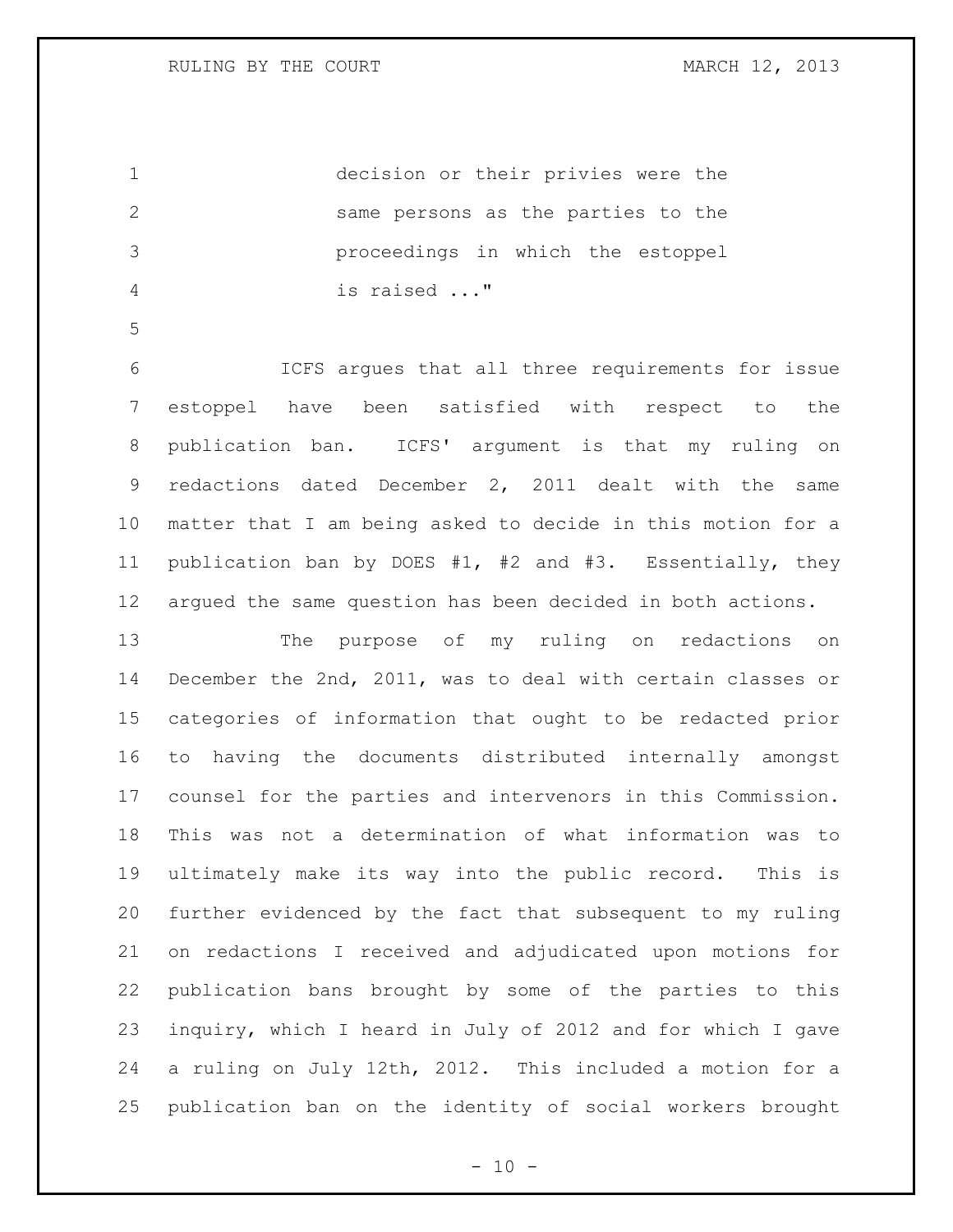by counsel for them.

 These previous publication ban motions were requests for a ban on any form of publication or broadcasting of the identity of any social worker called to testify as a witness in the public hearing phase of the inquiry. This was a separate process which dealt with a different question than that dealt with in my ruling on redactions. ICFS' argument, therefore, fails to note the distinction between the two separate processes.

 Counsel for ICFS also argued that either one or both of my rulings on redactions of December 2, 2011 and my adjudication of July 11, 2012 on these earlier motions amount to a final decision which was meant to be conclusive and applied to the inquiry proceedings. They also argue that the applicants had an opportunity to apply for a form of a confidential status at any time of my ruling on redactions and the publication ban hearing and they failed to do so.

 Mr. Gange, in his submissions, argued that the matter could not have been decided because none of DOES #1, #2 and #3 made any application for a publication ban either in July of 2012 or at any other time. I agree with counsel for the applicants. No application for confidentiality was brought on behalf of DOES #1, #2 and #3 in regards to either my ruling on redactions or my ruling on publication

 $-11 -$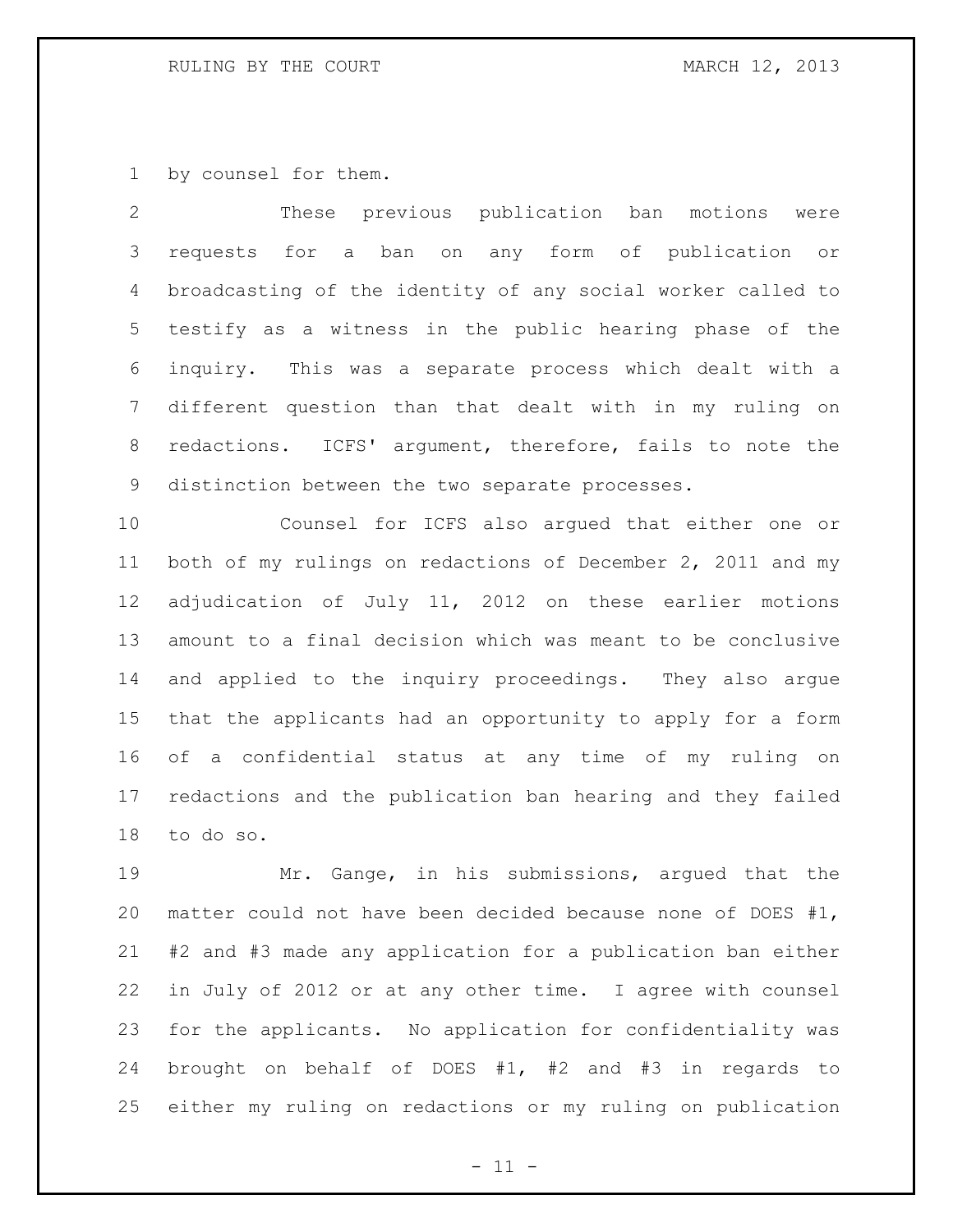ban. The matter was, therefore, not adjudicated nor was a decision given. As such, it cannot be said that the matter was decided and it follows that no final determination could have been made. For these reasons, I find that the doctrine of res judicata does not apply to the motion for a publication ban brought by the applicants.

 The respondent also argues that res judicata applies to the motion by DOE #3 in which she seeks to be declared a source of referral. For reasons set out below, I do not need to rule on that issue.

11 11 I now turn to the arguments advanced by the applicants and respondents on the substantive issues in these motions, first with respect to the motion for a publication ban brought on behalf of DOES #1, #2, #3 and #4 and then to the motion declaring DOE #3 an SOR and the relief sought as a result of it.

 My analysis of the substantive arguments in the motion filed by DOES #1, #2, #3 and #4 for a publication ban requires that I conduct what has become known as the Dagenais/Mentuck analysis.

 In my ruling on publication bans of July 12th, 2012, I set out the legal test that applies in the case of a request for a publication ban as follows, and I quote: 

The Supreme Court of Canada has

 $- 12 -$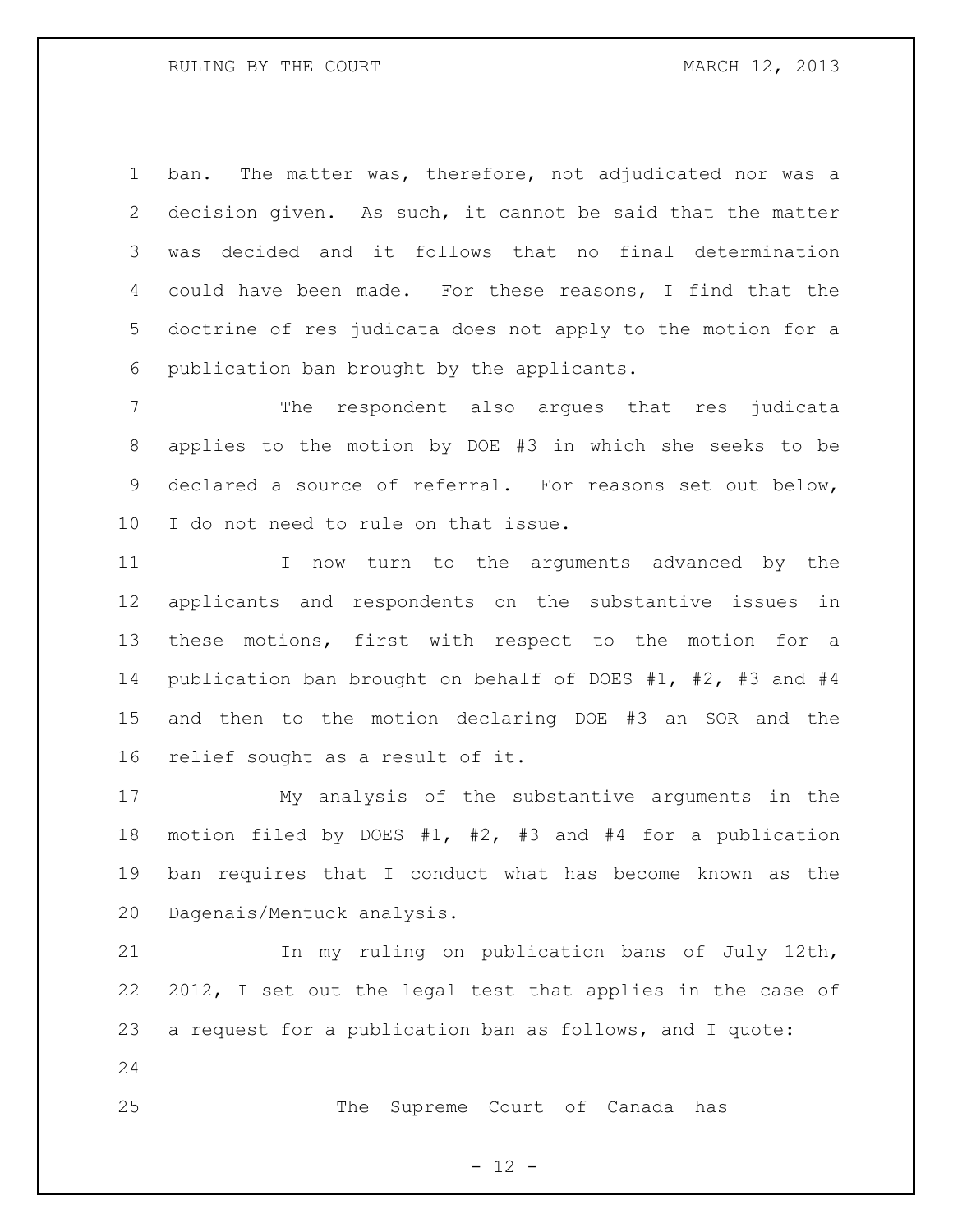RULING BY THE COURT **MARCH 12, 2013** 

 held that the Dagenais/Mentuck analysis applies to all discretionary orders that limit freedom of expression and freedom of the press in relation to legal proceedings, Toronto Star Newspapers Ltd. v. Ontario 2005 8 S.C.C. 41, paragraph. 7.

 The applicants and respondents to these motions have agreed that this is the analysis to be applied by me in adjudicating on the relief requested by the applicants. The Dagenais/Mentuck analysis provides that a publication ban may only be ordered when

 (1) such an order is necessary in order to prevent a serious risk to the proper administration of justice because reasonable alternative measures will not prevent the risk; and

 (2) the salutary effects of the publication ban outweigh the deleterious effects on the rights and interests of the parties and the public, including the effects on the rights to free expression, the right to a fair trial and the efficacy of the administration of justice.

I went on to say in my July ruling as follows:

 $- 13 -$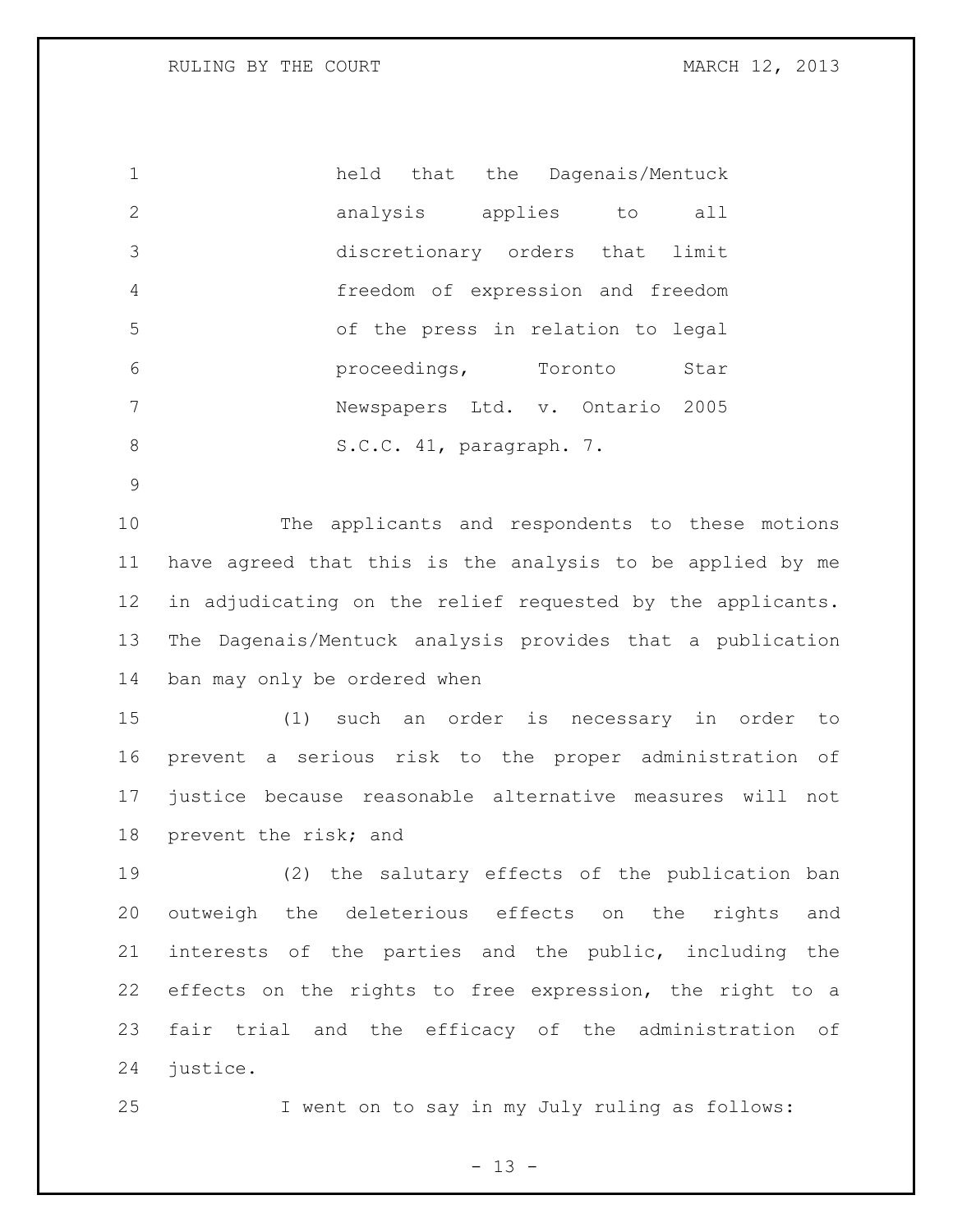| $\mathbf 1$   | "In                                       |  | R. v. Mentuck it |  | was |
|---------------|-------------------------------------------|--|------------------|--|-----|
| $\mathbf{2}$  | recognized that the test should be        |  |                  |  |     |
| 3             | applied in a case-specific manner.        |  |                  |  |     |
| 4             | R. v. Mentuck is also clear as to         |  |                  |  |     |
| 5             | the evidentiary standard in               |  |                  |  |     |
| 6             | applications such as those before         |  |                  |  |     |
| 7             | me. The onus lies on the party            |  |                  |  |     |
| 8             | seeking to displace the general           |  |                  |  |     |
| $\mathcal{G}$ | rule of openness. There must be a         |  |                  |  |     |
| 10            | convincing evidentiary basis for          |  |                  |  |     |
| 11            | issuing a ban. Paragraphs 34 of           |  |                  |  |     |
| 12            | R. v. Mentuck makes clear the type        |  |                  |  |     |
| 13            | of evidence that is required in           |  |                  |  |     |
| 14            | order to displace the general             |  |                  |  |     |
| 15            | rule:"                                    |  |                  |  |     |
| 16            |                                           |  |                  |  |     |
| 17            | And the court in that instance said this: |  |                  |  |     |
| 18            |                                           |  |                  |  |     |
| 19            | " One required element is that            |  |                  |  |     |
| 20            | the risk in question be a serious         |  |                  |  |     |
| 21            | one or, as Lamer C.J. put it at p.        |  |                  |  |     |
| 22            | 878 in Dagenais, a 'real                  |  |                  |  |     |
| 23            | substantial' risk. That is, it            |  |                  |  |     |
| 24            | must be a risk the reality of             |  |                  |  |     |
| 25            | which is well-grounded in the             |  |                  |  |     |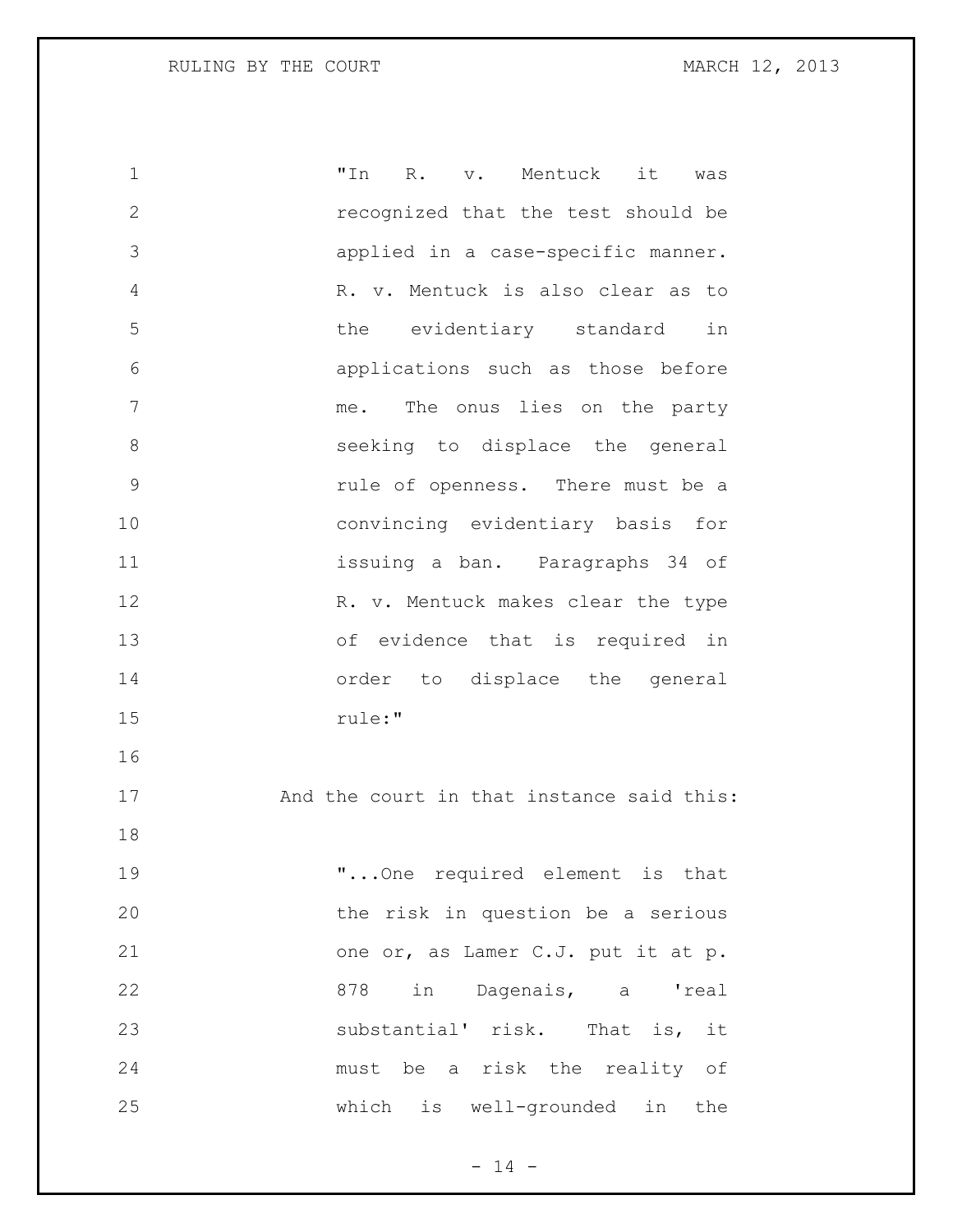evidence. It must also be a risk that poses a serious threat to the proper administration of justice. In other words, it is a serious danger sought to be avoided that is required, not a substantial benefit or advantage to the administration of justice sought 9 be obtained."

11 The court, in R. v. Mentuck recognized that there may be cases that raise interest other than the administration of justice for which a similar approach would be used, see, e.g., Sierra Club of Canada v. Canada (Minister of Finance), 2002 S.C.C. 41.

 All counsel appearing here are in agreement that the Dagenais/Mentuck is the appropriate analysis to apply in determining whether DOES #1 to #4 ought to be granted the publication bans they seek. The Dagenais/Mentuck analysis is meant to be applied in a flexible and contextual manner.

 In considering the context in which each of DOES #1, #2, #3 and #4 will be called to give evidence, I would note that these individuals are not being called to give evidence about work performed in the course of a public

 $- 15 -$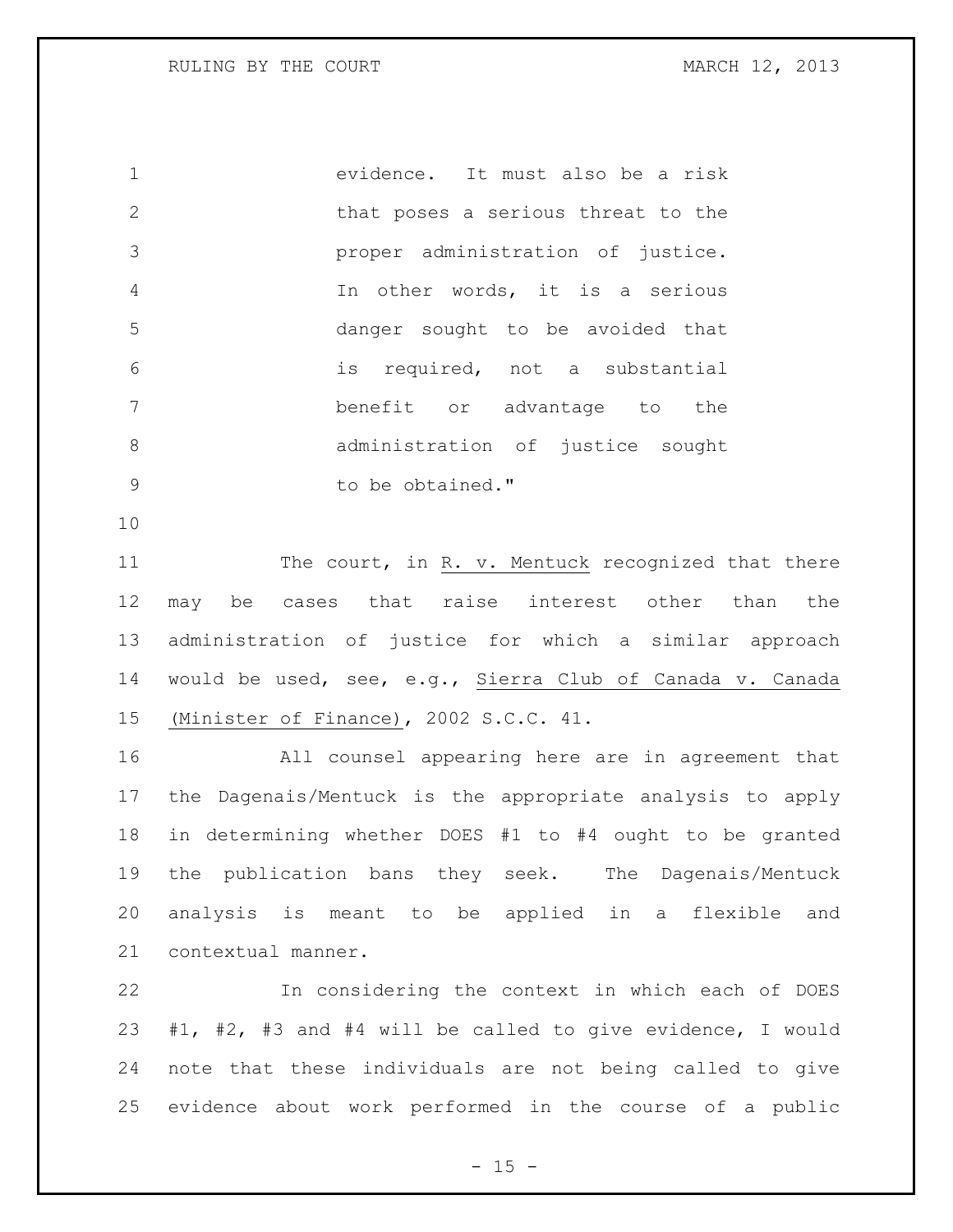duty, unlike the social workers who applied for a publication ban in July of 2012. DOES #1, #2, #3 and #4 are being called to testify in their personal capacities as a result of their familial association with Karl Wesley McKay. DOE #1 and DOE #2 were children during the time they saw Karl McKay and Samantha Kematch interact with Phoenix Sinclair.

8 I also note that in contrast with the evidence that was tendered on behalf of the social workers in their application for a publication ban last July, each of DOES #1, #2, #3 and #4 has provided their own firsthand affidavit evidence in support of their motion. The nature of this evidence was summarized by their counsel in his brief as follows:

 "2. The four witnesses all have a 17 connection with Wes McKay. Three are his children. One is a former common-law spouse. Certain of the witnesses may provide evidence that comments to a limited extent upon the child welfare system. The main purpose of their evidence will be, however, to comment upon 25 the relationship of Phoenix

 $- 16 -$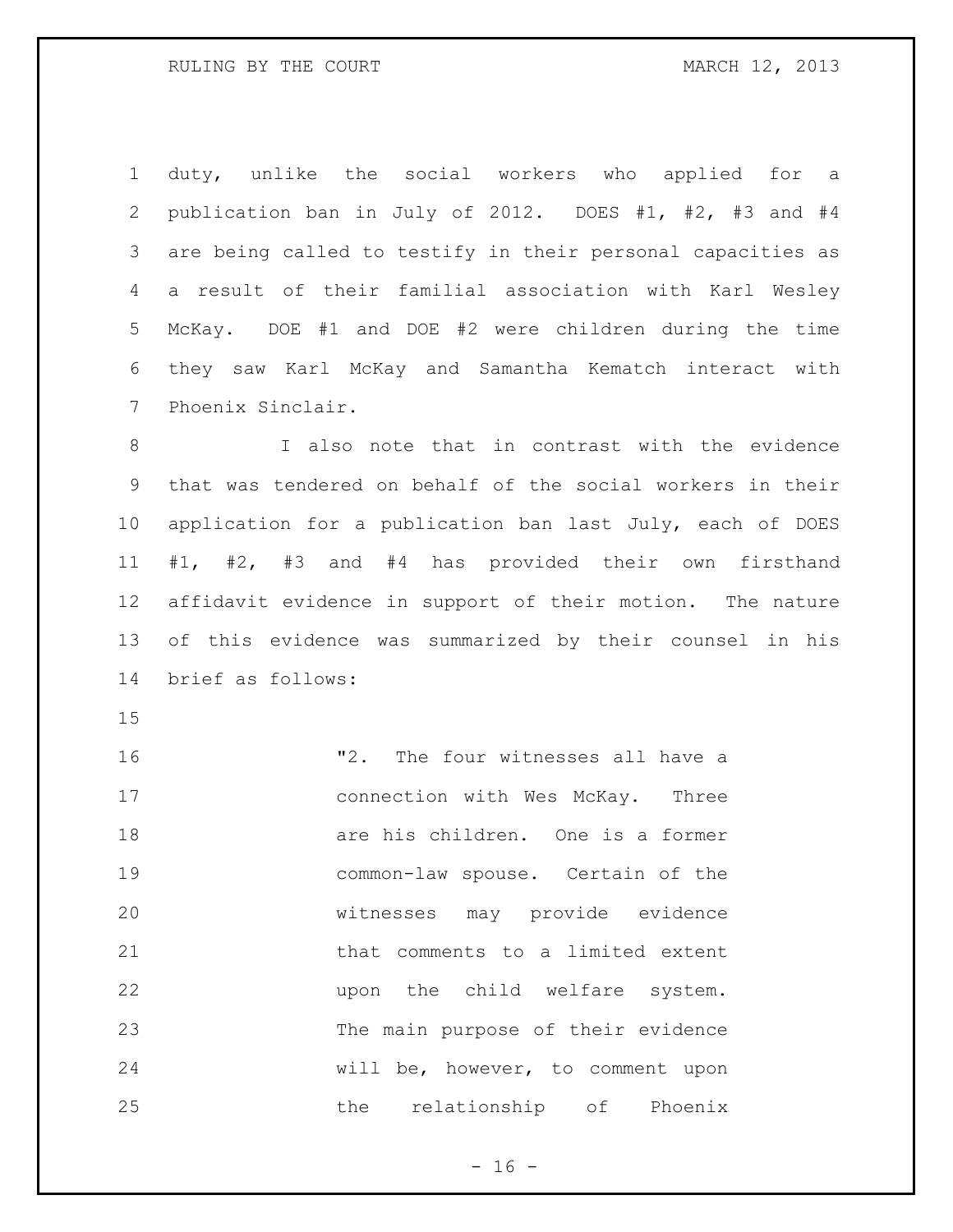Sinclair with Wes McKay and Samantha Kematch. It is expected that their evidence will help the Commissioner appreciate to a greater degree the life of Phoenix Sinclair during the final few months of her life. 3. The application is brought by all of the witnesses with respect 10 to their own safety and well- being. In addition, witness DOE **#4** brings the application as a result of a parent's concern to **protect** their own children."

 Each of these witnesses has raised a concern about health and safety risks resulting from publication of their identities in the context of this inquiry. DOE #4 has raised a concern about potential risk to her children. I accept that as stated in paragraph 111 of my ruling on publication bans of July 12th, 2012 that where there is significant evidence of a potential for harm arising out of the publication of a witness' identity, a publication ban may be ordered. See R. v. Morin 1997 Carswell Ontario 400. A risk to personal health or safety is the type of "serious

- 17 -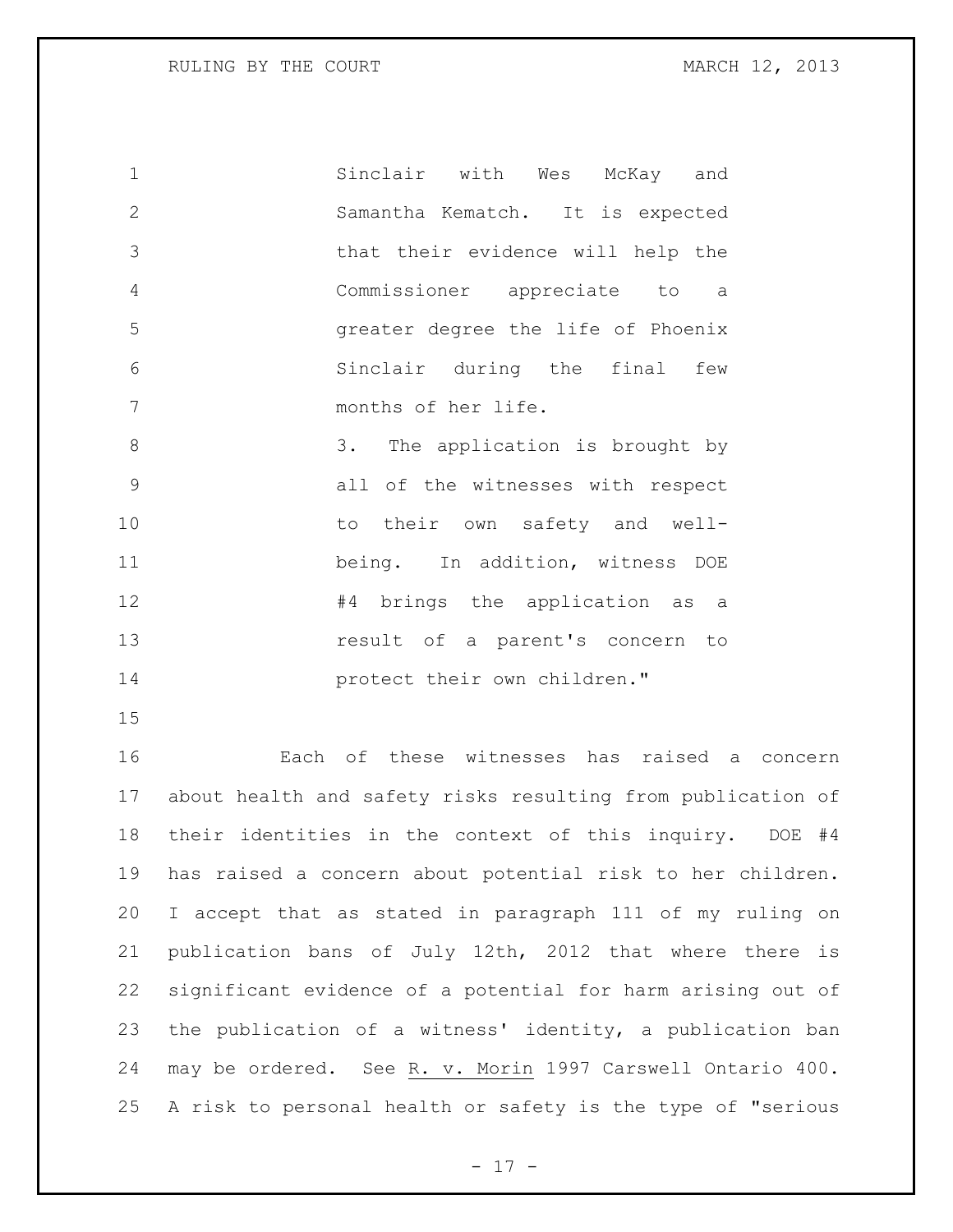risk" sufficient to fulfill the first branch of the Dagenais/Mentuck analysis.

 Based on the direct affidavit evidence before me, I find that there is a risk to the personal health and/or safety that could result from revealing the identities of DOES #1, #2, #3 and #4 to the public in the context of their inquiry testimony.

 Each of the witnesses has given their own evidence that they have previously experienced instances of harassment as a result of their connection to Karl Wesley McKay. I find that their concerns that they might be subject to further instances should they be identified in this most public inquiry are legitimate. I further accept, as was suggested by counsel for the applicants in his oral submissions, that these four witnesses have been damaged by their association with Karl Wesley McKay and to subject them to publicity in this inquiry would be to victimize them further.

 The second branch of the Dagenais/Mentuck analysis requires that I examine whether the salutary effects of a publication ban outweigh the deleterious effects on the rights and the interests of the parties and the public, including the effects on the rights of free expression and the efficacy of the administration of justice. The salutary effect of the ban being sought by

 $- 18 -$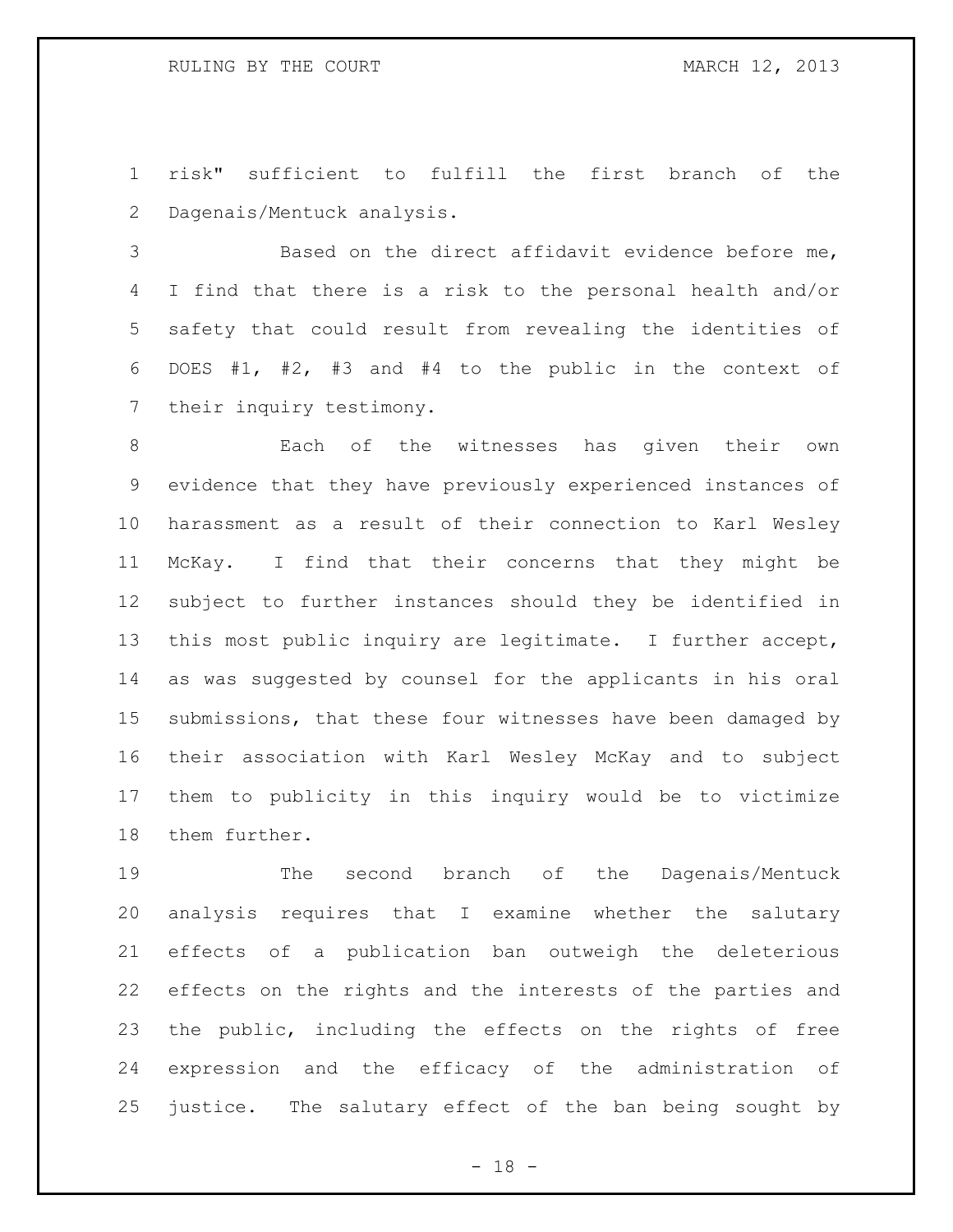RULING BY THE COURT **MARCH 12, 2013** 

 DOES #1, #2, #3 and #4 is a reduction in the potential risk to their health and safety, as previously identified. These individuals will also be able to carry on their daily lives, their employment and schooling without the stigma of being widely known as a relative of Karl Wesley McKay.

 The potential deleterious effects of the bans sought are reduced by the fact that for each of these witnesses their specific relationship to Karl Wesley McKay and all aspects of their evidence, other than their identities, will be fully reported on. The only thing that the public will not see is these individuals' names and images. I disagree with the submissions of counsel for ICFS that this is an extreme ban. This evidence of DOES #1, #2, #3 and #4 will be fully reported on as will their familiar association with Karl Wesley McKay. I therefore find that the salutary effects of the publication ban outweigh any of its deleterious effects.

 The law of this country as it is enacted and applied has, as it should, a tough side to it. That was displayed by the verdict of the jury and the sentencing by the trial judge that sent Karl Wesley McKay and Samantha Kematch to prison for the rest of their lives, denying them the liberty and the freedom enjoyed by law-abiding citizens. That same law, as it is enacted and applied, also has, as it should, a compassionate side. That I

- 19 -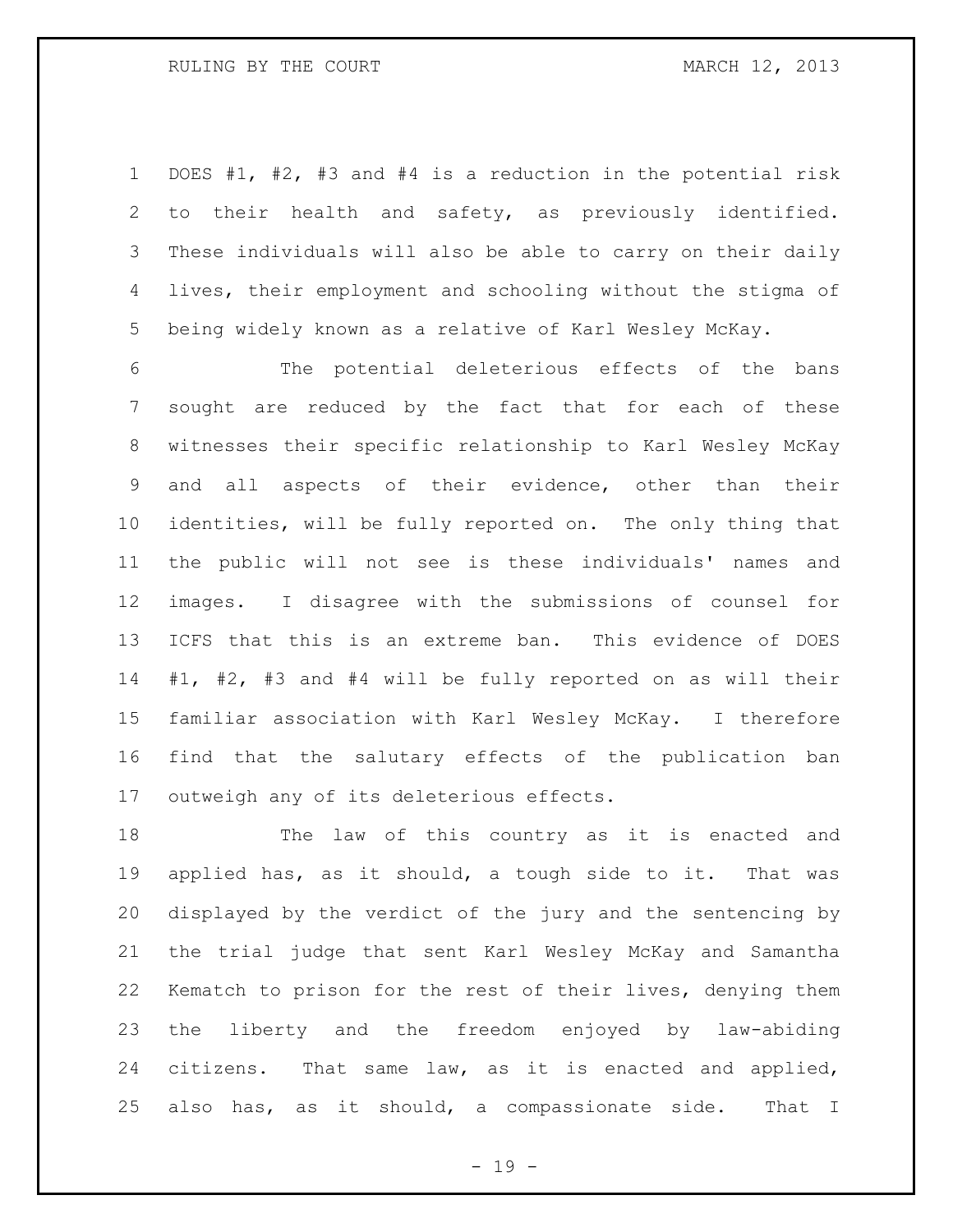believe has been displayed in the reasoning I have expressed in concluding that the two requirements of the Dagenais/Mentuck test have been met and satisfied, thus allowing me to grant, as I now do, a publication ban for each of DOES #1, #2, #3 and #4 on the terms requested in the first motion, terms that are deemed to include the points advanced yesterday by Mr. Kroft when addressing the inquiry as counsel on behalf of certain media outlets.

 A consequence of what I have just ordered is that reference to the names of any of these individuals will need to be redacted from documents to be entered into evidence at the public hearings of this inquiry. Counsel for ICFS has pointed out that there are some instances in which the names of some of the individuals have already been entered in the public record at this inquiry. I would direct Commission counsel to ensure that those documents are redacted as well to reflect my decision.

 Given my decision on the first motion, I do not find it necessary to make the determination as to whether DOE #3 is a source of referral. I make the following comment, however: The arguments advanced by ICFS and AMCO/SCO in opposition to this motion centred around the fact that at the time that DOE #3 made a telephone call to ICFS in March 2006, Phoenix was already unfortunately deceased. As I understand their argument, the protections

 $- 20 -$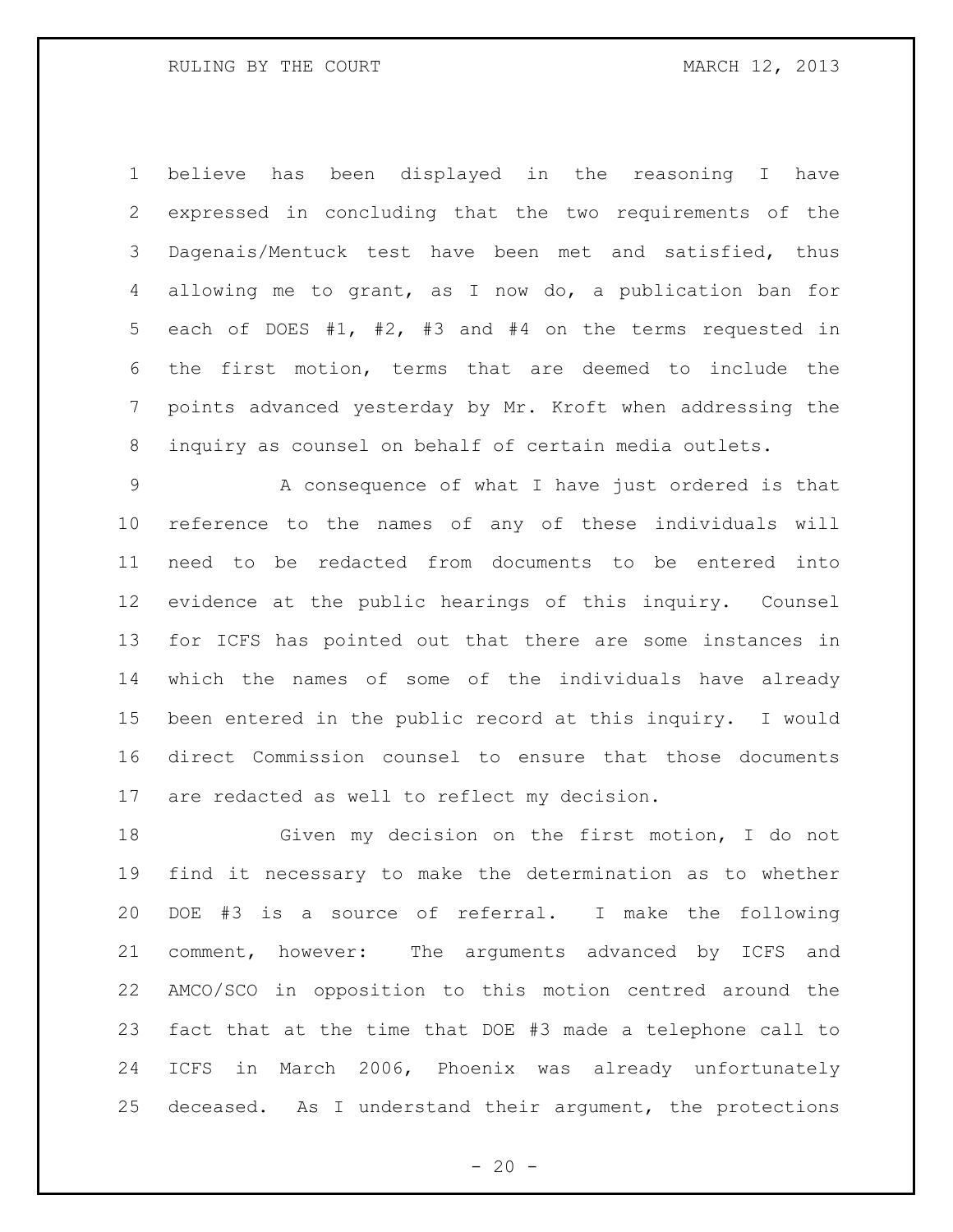afforded to sources of referral as found in Section 18 of the Child and Family Services Act do not apply when a person makes a report to an agency about a child who is no longer alive. I do have a concern about interpreting the provisions of the Child and Family Services Act narrowly, given that part of the Commission's mandate is to inquire into why the death of Phoenix Sinclair remained undiscovered for nine months. It was seen that such a narrow interpretation would not serve to encourage reporting cases such as Phoenix's to the appropriate authorities. This may well be something that I will address when I make recommendations in my final report on these proceedings.

 Commission counsel can now make the necessary arrangements to have DOES #1 to #4 testify in accordance with the procedure I have sanctioned today. The timetable for that to occur will be circulated to Commission counsel subsequent to the directions I will deliver at 2:00 p.m. tomorrow in this room on the conflict of interest issue that is before me for resolution.

 So that completes the proceedings for today, I believe. Commission counsel, is there anything else? MS. WALSH: No, Mr. Commissioner.

24 THE COMMISSIONER: All right. We'll stand adjourned, then, till two o'clock tomorrow when I'll deal

 $- 21 -$